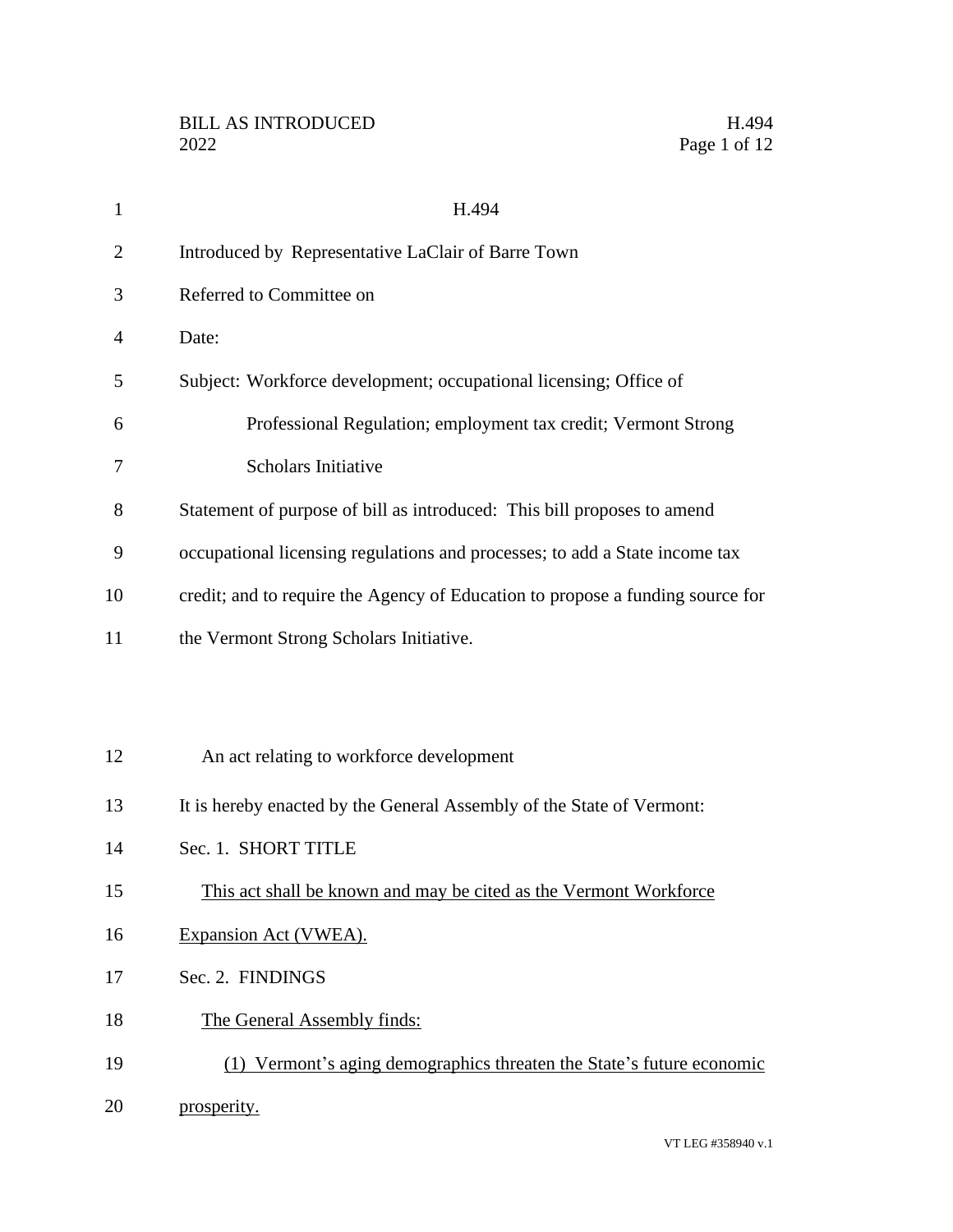| $\mathbf{1}$   | (2) An expansion of the size and scope of the workforce—as well as               |
|----------------|----------------------------------------------------------------------------------|
| $\overline{2}$ | greater workforce participation—is necessary to grow the Vermont economy         |
| 3              | and finance important investments.                                               |
| 4              | (3) Occupational licensing requirements can serve as a barrier to                |
| 5              | entering the workforce.                                                          |
| 6              | (4) Flexible work from home has become an essential part of the                  |
| 7              | workforce since the COVID-19 pandemic.                                           |
| 8              | (5) Vermont can and should reduce barriers to enter the workforce and            |
| 9              | promote flexible work while preserving public safety.                            |
| 10             | *** Occupational Licensing Fee Waiver ***                                        |
| 11             | Sec. 3. $3$ V.S.A. $\S$ 125 is amended to read:                                  |
| 12             | § 125. FEES                                                                      |
| 13             | * * *                                                                            |
| 14             | (d) Pursuant to qualifications and procedures determined by the Director,        |
| 15             | the Office shall, upon request, waive application fees to qualified military     |
| 16             | members and military spouses. The Office shall waive all initial licensing,      |
| 17             | application, registration, and certification fees of those professions regulated |
| 18             | by the Office for:                                                               |
| 19             | (1) households with an income that does not exceed 200 percent of the            |
| 20             | federal poverty income guidelines;                                               |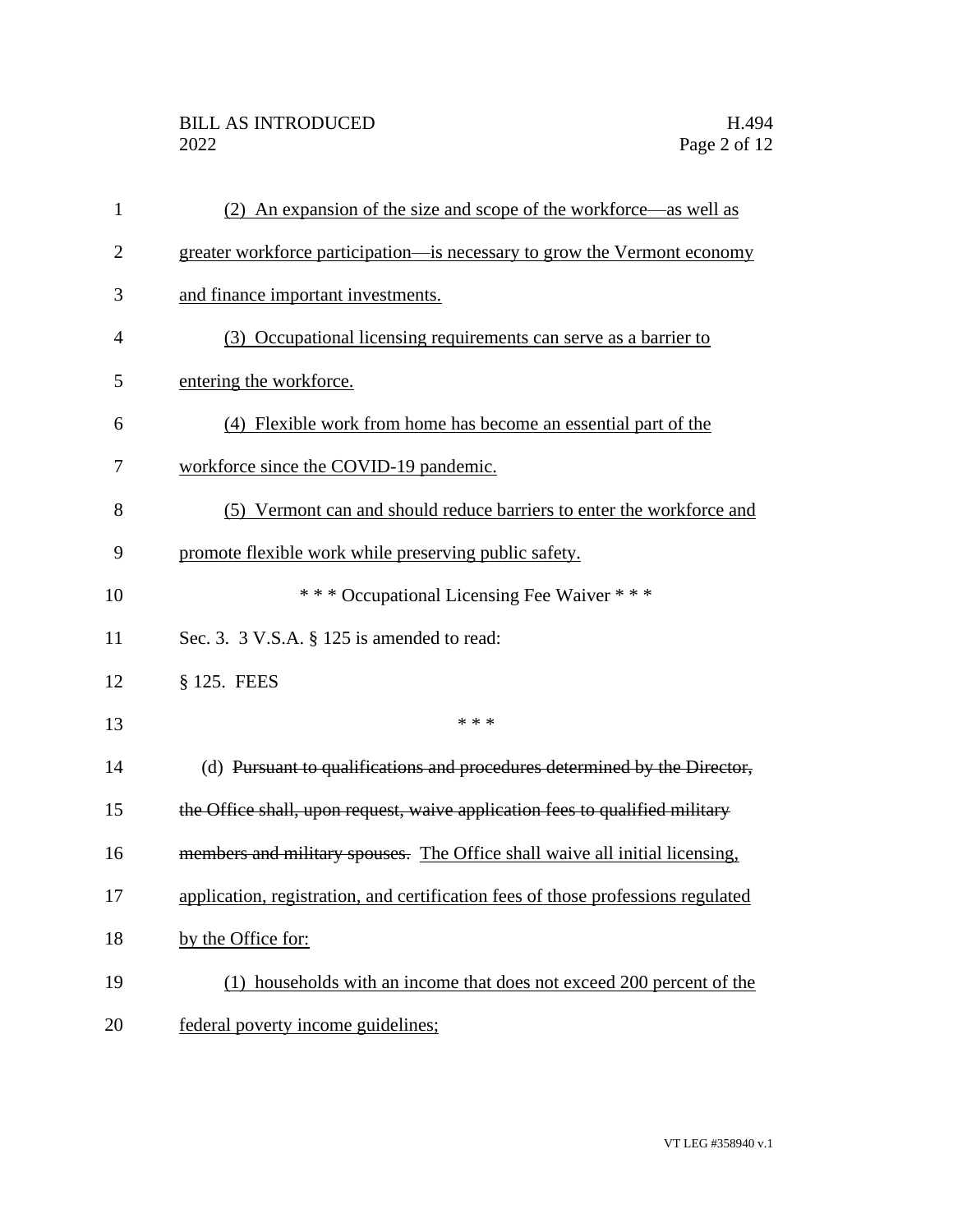| 1              | (2) active-duty members of the U.S. Armed Forces who establish                   |
|----------------|----------------------------------------------------------------------------------|
| $\overline{2}$ | residence in this State;                                                         |
| 3              | (3) spouses of active-duty members of the U.S. Armed Forces who                  |
| 4              | establish residence in this State;                                               |
| 5              | (4) veterans of the U.S. Armed Forces; and                                       |
| 6              | (5) any individual 18 to 25 years of age.                                        |
| 7              | *** Formerly Incarcerated Individuals Seeking Licensure ***                      |
| 8              | Sec. 4. 3 V.S.A. § 123 is amended to read:                                       |
| 9              | § 123. DUTIES OF OFFICE                                                          |
| 10             | * * *                                                                            |
| 11             | (k) For any profession attached to it, the Office shall provide a pre-           |
| 12             | application determination of an individual's criminal background. This           |
| 13             | determination shall not be binding on the Office in a future application if the  |
| 14             | individual violates probation or parole or is convicted of another crime         |
| 15             | following the determination.                                                     |
| 16             | (1) The Office shall initiate this determination upon an individual's            |
| 17             | second chance" determination request. This request shall provide                 |
| 18             | documentation related to the individual's conviction or convictions, evidence    |
| 19             | of rehabilitation, and identification of the profession or professions for which |
| 20             | the individual seeks licensure.                                                  |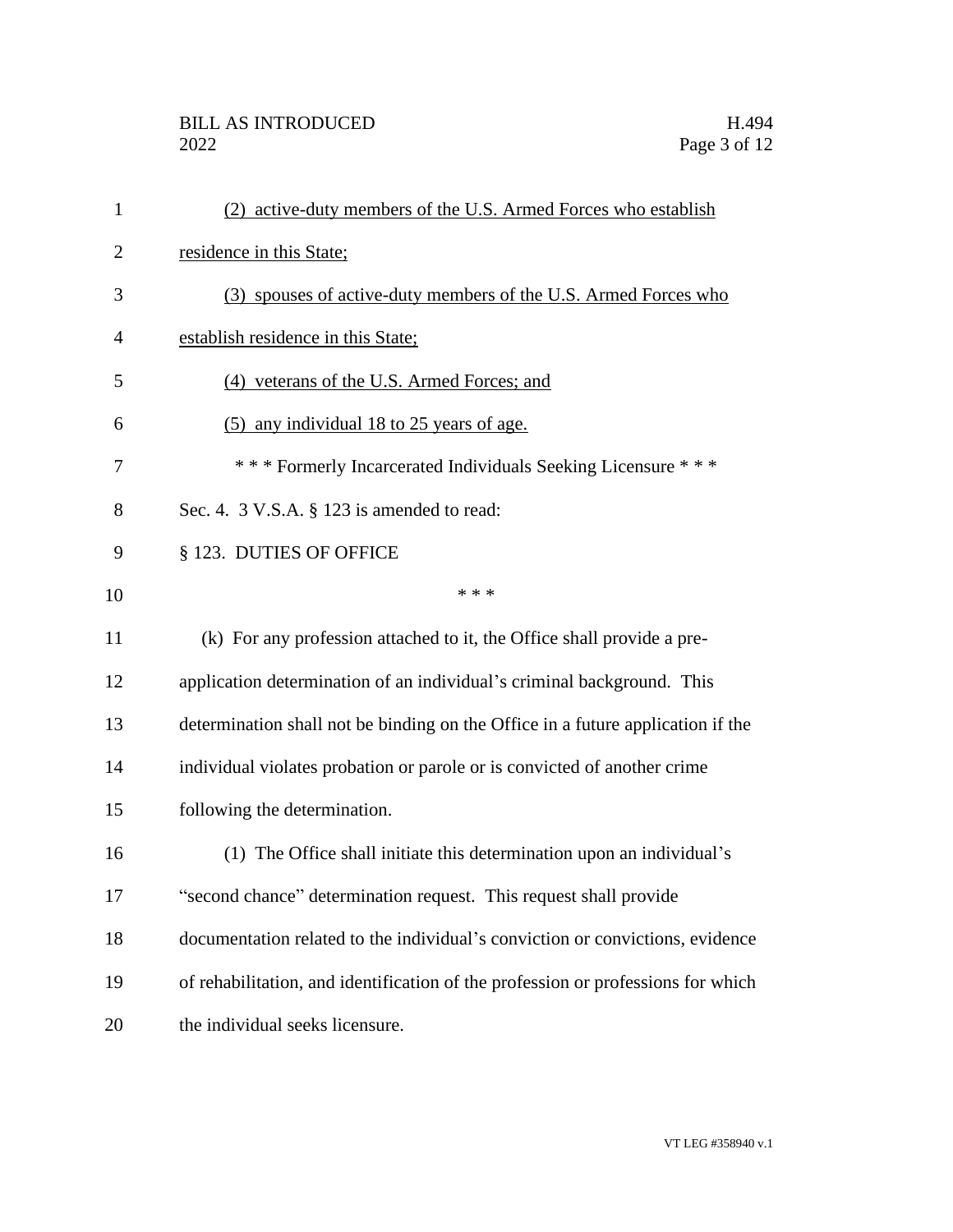## BILL AS INTRODUCED H.494<br>2022 Page 4 of 12

 $19$  \*\*\*

| $\mathbf{1}$   | (2) The individual shall submit this request online, accompanied by the          |
|----------------|----------------------------------------------------------------------------------|
| $\overline{2}$ | fee for preapplication determinations set forth in section 125 of this           |
| 3              | subchapter. If the individual thereafter applies for licensure, this             |
| $\overline{4}$ | preapplication fee shall be deducted from that license application fee.          |
| 5              | (3) The Office shall:                                                            |
| 6              | (A) process a request within 30 days $\theta$ after receiving a complete         |
| 7              | request;                                                                         |
| 8              | (B) assess the nature of the underlying conviction or convictions, the           |
| 9              | nexus to the profession or professions for which the individual seeks licensure, |
| 10             | and the provided evidence of rehabilitation as described in subdivision          |
| 11             | $129a(a)(10)$ of this subchapter; and                                            |
| 12             | (C) respond to the individual's request in writing with the following            |
| 13             | information:                                                                     |
| 14             | (i) the grounds and reasons for the Office's determination;                      |
| 15             | (ii) the earliest date the individual may apply for a license given              |
| 16             | the nature of the individual's underlying conviction or convictions; and         |
| 17             | (iii) whether evidence of rehabilitation may be considered upon                  |
| 18             | application.                                                                     |
|                |                                                                                  |

VT LEG #358940 v.1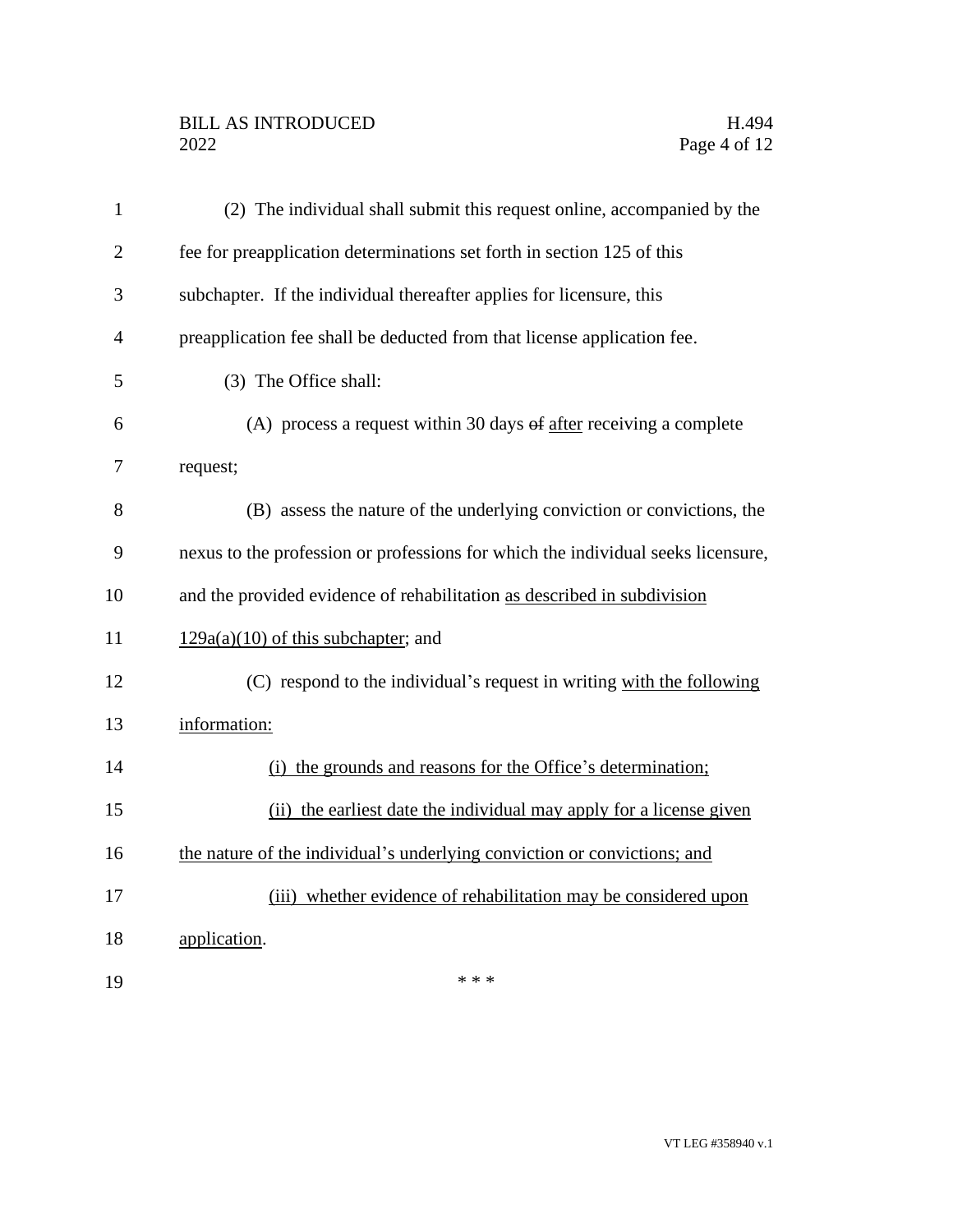| $\mathbf{1}$   | Sec. 5. 3 V.S.A. § 129a is amended to read:                                                    |
|----------------|------------------------------------------------------------------------------------------------|
| $\overline{2}$ | § 129a. UNPROFESSIONAL CONDUCT                                                                 |
| 3              | (a) In addition to any other provision of law, the following conduct by a                      |
| 4              | licensee constitutes unprofessional conduct. When that conduct is by an                        |
| 5              | applicant or person who later becomes an applicant, it may constitute grounds                  |
| 6              | for denial of a license or other disciplinary action. Any one of the following                 |
| 7              | items or any combination of items, whether the conduct at issue was                            |
| 8              | committed within or outside the State, shall constitute unprofessional conduct:                |
| 9              | * * *                                                                                          |
| 10             | (10) Conviction of a crime related to the practice of the profession or                        |
| 11             | conviction of a felony <del>, whether or not related to the practice of the profession</del> . |
| 12             | (A) No individual shall be disqualified from pursuing, practicing, or                          |
| 13             | engaging in any occupation for which a license, certification, or registration is              |
| 14             | required solely or in part because of a prior criminal conviction, unless the                  |
| 15             | crime for which an applicant was convicted directly relates to the duties and                  |
| 16             | responsibilities for the occupation, nor shall an individual's arrest without a                |
| 17             | subsequent conviction be considered as part of the licensing, certification, or                |
| 18             | registration process.                                                                          |
| 19             | (B) The Office shall list on its website the specific criminal                                 |
| 20             | convictions that could disqualify an applicant from receiving a license,                       |
| 21             | certification, or registration for each profession the Office regulates. The list              |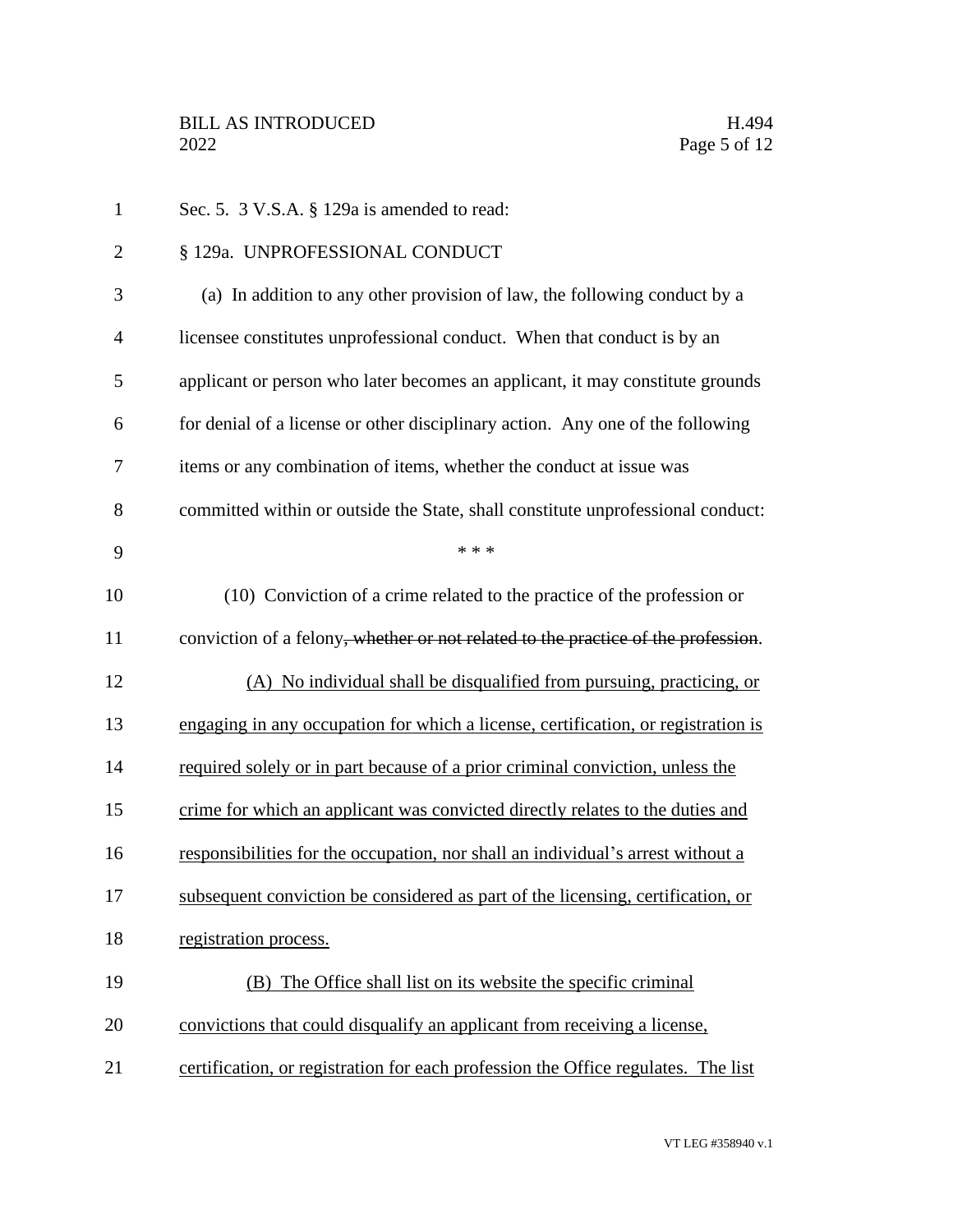| $\mathbf{1}$   | shall not include vague or generic descriptors for types of criminal convictions,              |
|----------------|------------------------------------------------------------------------------------------------|
| $\overline{2}$ | such as "crimes of moral turpitude," and shall only include criminal                           |
| 3              | convictions that are directly related to the duties and responsibilities of the                |
| $\overline{4}$ | profession.                                                                                    |
| 5              | (C) If an individual has a conviction of concern, the board or hearing                         |
| 6              | officer shall consider the following in determining whether to deny or                         |
| 7              | discipline a license, certification, or registration to the individual based on the            |
| 8              | following factors and shall make its determination based on clear and                          |
| 9              | convincing evidence:                                                                           |
| 10             | $(A)(i)$ the nature and seriousness of the conviction;                                         |
| 11             | $(\frac{B}{ii})$ the amount of time since the commission of the crime;                         |
| 12             | $\left(\frac{C}{\text{ii}}\right)$ the relationship of the crime to the ability, capacity, and |
| 13             | fitness required to perform the duties and discharge the responsibilities of the               |
| 14             | profession; and                                                                                |
| 15             | $(D)(iv)$ evidence of rehabilitation or treatment.                                             |
| 16             | * * *                                                                                          |
| 17             | *** Expedited Licensing Recognition; Apprenticeships ***                                       |
| 18             | Sec. 6. 3 V.S.A. § 136a is amended to read:                                                    |
| 19             | § 136a. UNIFORM PROCESS FOR ENDORSEMENT FROM OTHER                                             |
| 20             | STATES; EXPEDITED LICENSING RECOGNITION                                                        |
| 21             | (a) Standard endorsement process.                                                              |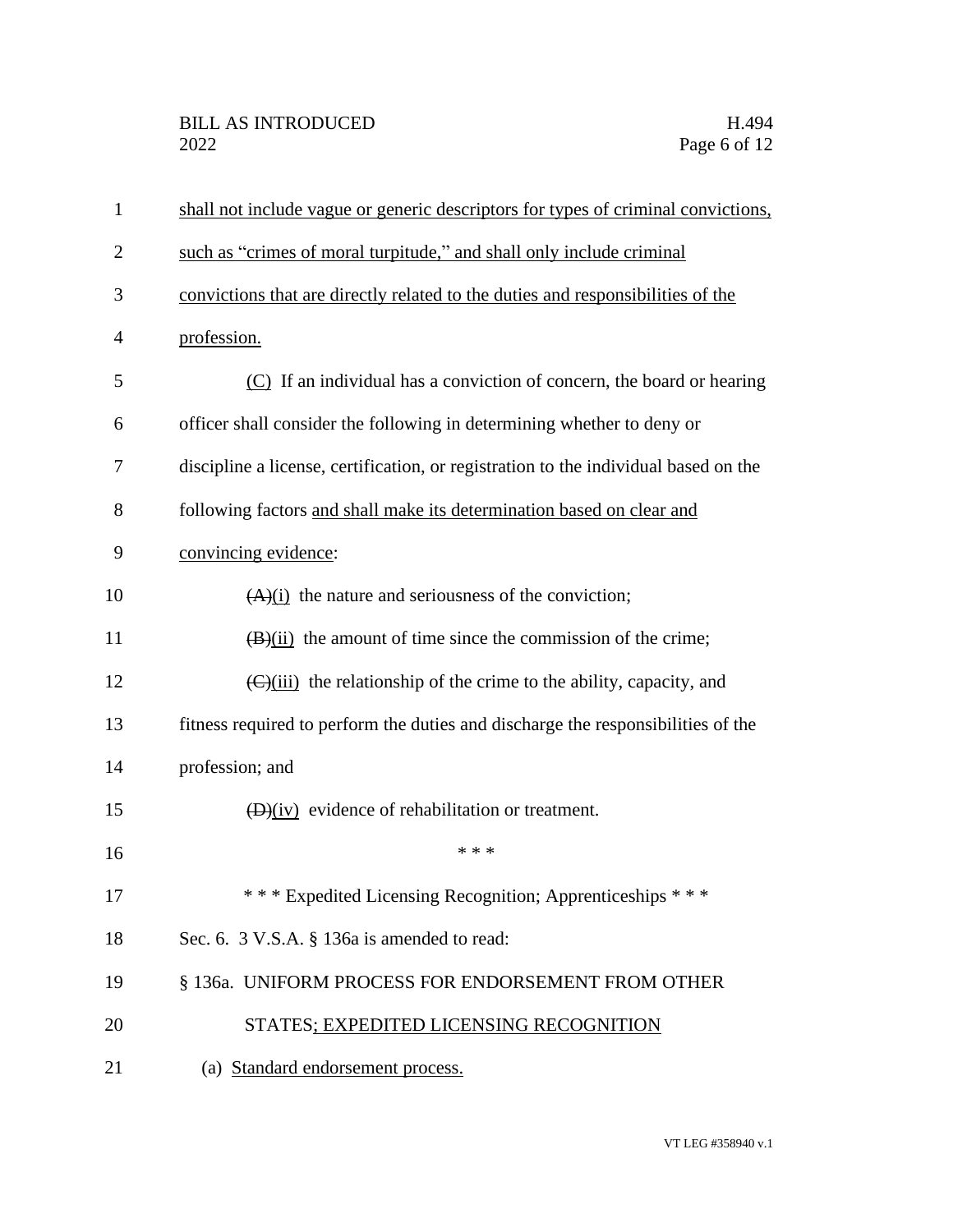## BILL AS INTRODUCED H.494<br>2022 Page 7 of 12

| $\mathbf{1}$   | (1) Notwithstanding any statute or rule to the contrary and except as                           |
|----------------|-------------------------------------------------------------------------------------------------|
| $\overline{2}$ | provided in subsection (b) of this section subdivision (2) of this subsection, all              |
| 3              | professions attached to the Office shall have an endorsement process that                       |
| $\overline{4}$ | requires not more than three years of practice in good standing in another                      |
| 5              | jurisdiction within the United States, regardless of whether that jurisdiction has              |
| 6              | licensing requirements substantially similar to those of this State.                            |
| 7              | $\left(\frac{b}{2}\right)$ Any profession determining that three years of demonstrated practice |
| 8              | in another jurisdiction is not adequately protective of the public shall provide                |
| 9              | its rationale to the Director, who may propose any necessary statutory or rule                  |
| 10             | amendments in order to implement more restrictive requirements for                              |
| 11             | endorsement.                                                                                    |
| 12             | $\left(\frac{e}{3}\right)$ The Director may issue to an endorsement applicant a waiver of the   |
| 13             | profession's practice requirement if there is a showing that the waiver follows                 |
| 14             | State policy and the public is adequately protected.                                            |
| 15             | (b) Expedited licensing recognition. An occupational license or                                 |
| 16             | certification shall be granted to an individual based on work or job experience                 |
| 17             | if the applicant:                                                                               |
| 18             | has established residence in this State;                                                        |
| 19             | (2) worked in a state that does not use an occupational license or                              |
| 20             | certification to regulate the occupation;                                                       |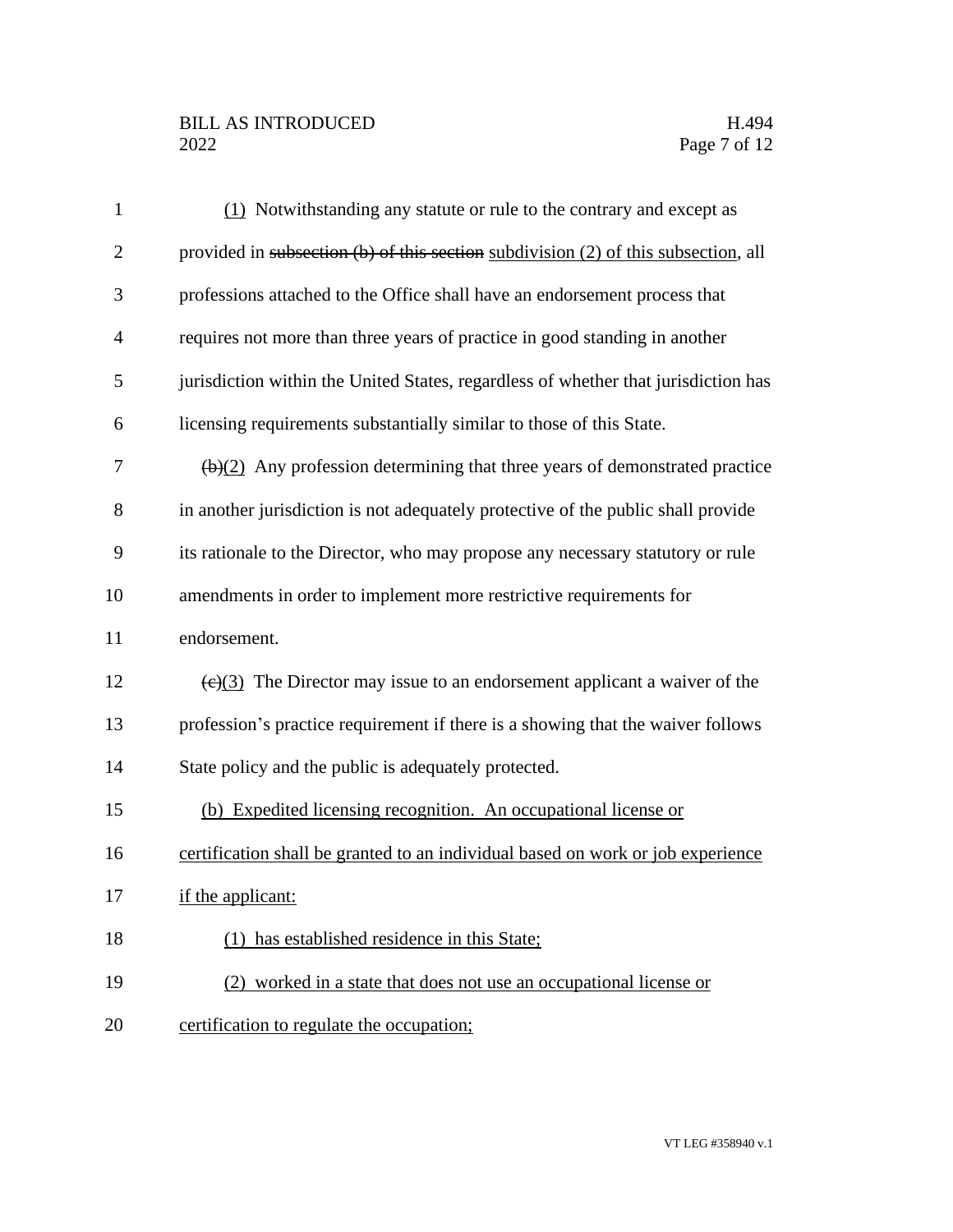| $\mathbf{1}$   | (3) has worked for a period of at least three years in the profession           |
|----------------|---------------------------------------------------------------------------------|
| $\overline{2}$ | immediately preceding the individual's application in this State;               |
| 3              | (4) has not had a license or certificate revoked;                               |
| 4              | (5) has not voluntarily surrendered a license or certificate in any other       |
| 5              | state while under investigation for unprofessional conduct;                     |
| 6              | (6) does not have an unresolved disciplinary action imposed by any              |
| 7              | other regulating entity;                                                        |
| 8              | (7) does not have a complaint, allegation, or investigation pending             |
| 9              | before any other regulating entity; and                                         |
| 10             | (8) pays all applicable fees for licensure or certification.                    |
| 11             | (c) The Office shall promulgate any rules and regulations necessary for         |
| 12             | implementing the provisions of this section.                                    |
| 13             | Sec. 7. 3 V.S.A. § 139 is added to read:                                        |
| 14             | § 139. EXPANDED APPRENTICESHIPS                                                 |
| 15             | (a) Notwithstanding any other provision of law, the Office shall grant a        |
| 16             | license for any occupation it regulates to an applicant who meets the following |
| 17             | criteria:                                                                       |
| 18             | (1) completed an apprenticeship program set out in 29 C.F.R. Part 29,           |
| 19             | including industry programs, in the licensed profession within one year after   |
| 20             | the individual's application for licensure;                                     |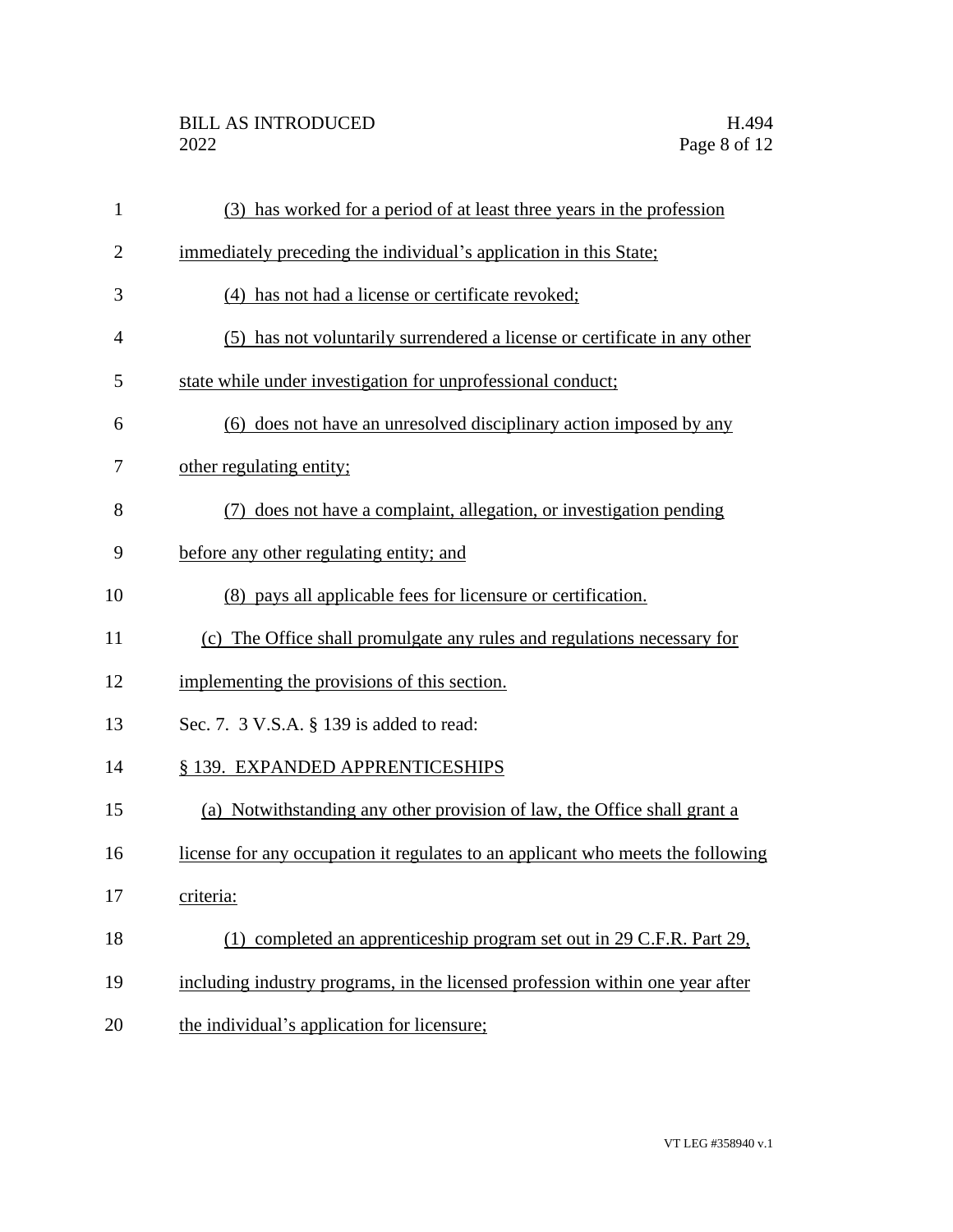| 1              | (2) passed any examinations and background investigations deemed              |
|----------------|-------------------------------------------------------------------------------|
| $\overline{2}$ | necessary by the Office; and                                                  |
| 3              | (3) paid all applicable fees for licensure.                                   |
| 4              | (b) The examinations and fees contained under subsection (a) of this          |
| 5              | section shall not exceed those required in the standard licensing process for |
| 6              | that profession.                                                              |
| 7              | *** Vermont Strong Scholars Initiative ***                                    |
| 8              | Sec. 8. APPROPRIATION RECOMMENDATION; VERMONT STRONG                          |
| 9              | <b>SCHOLARS INITIATIVE</b>                                                    |
| 10             | On or before September 1, 2022, the Agency of Education shall propose to      |
| 11             | the General Assembly a funding source for the Vermont Strong Scholars         |
| 12             | Initiative outlined in 16 V.S.A. § 2888.                                      |
| 13             | *** Employer Tax Credit ***                                                   |
| 14             | Sec. 9. 32 V.S.A. chapter 151, subchapter 11H is added to read:               |
| 15             | Subchapter 11H. Hiring Workers with Barriers to Employment Tax Credit         |
| 16             | § 5930t. CREDIT FOR HIRING WORKERS WITH BARRIERS TO                           |
| 17             | <b>EMPLOYMENT</b>                                                             |
| 18             | (a) A qualified employer shall be eligible for a nonrefundable credit against |
| 19             | the tax imposed under section 5822, 5832, or 5836 of this title in an amount  |
| 20             | equal to \$2,000.00 for each new qualified employee hired on or after July 1, |
| 21             | 2022 by the qualified employer for employment in a position for which the     |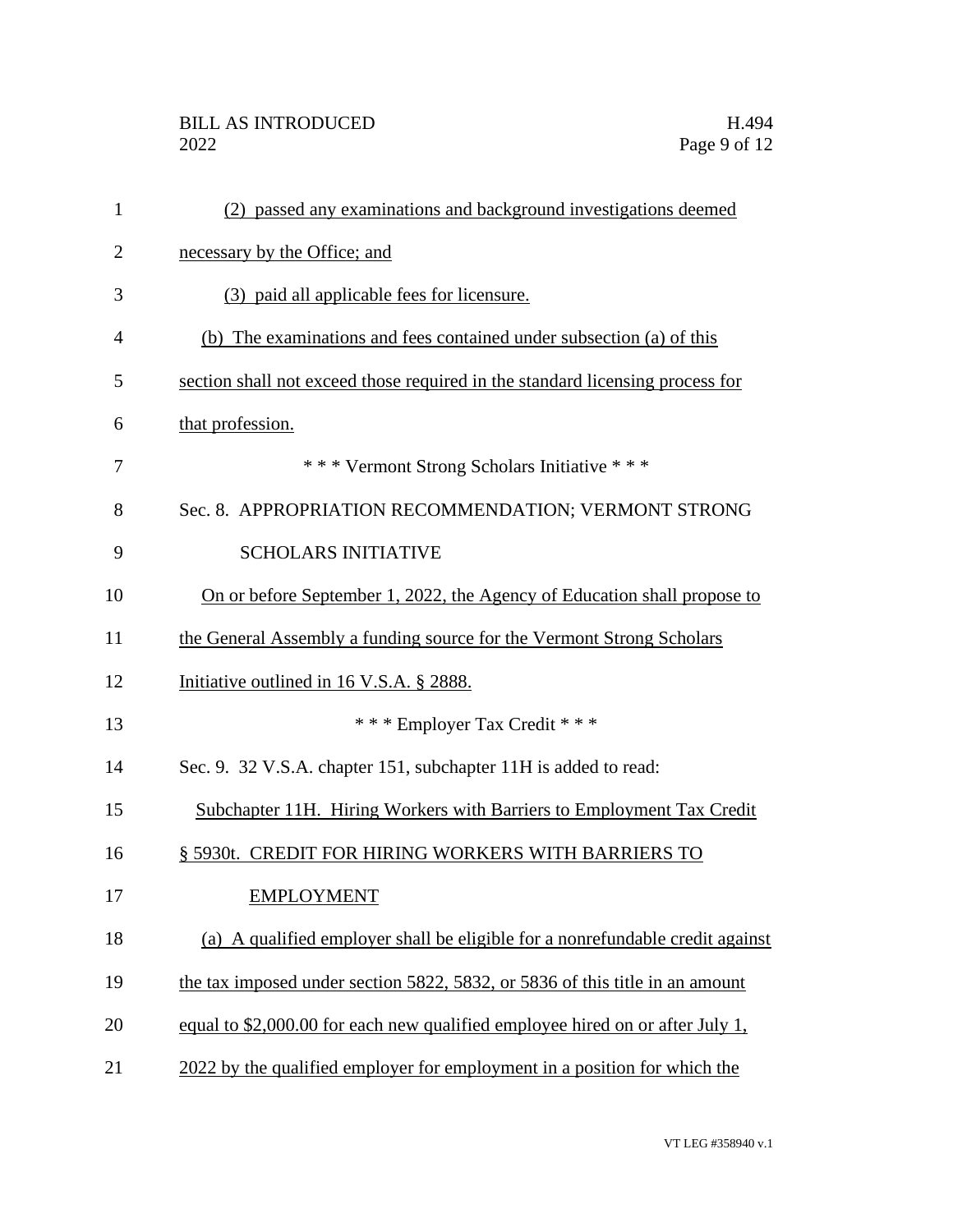| $\mathbf{1}$   | majority of the duties are required to be performed at one or more of the     |
|----------------|-------------------------------------------------------------------------------|
| $\mathbf{2}$   | qualified employer's places of business in Vermont.                           |
| 3              | (b) The credit under this section may be carried forward one taxable year.    |
| $\overline{4}$ | (c) As used in this section:                                                  |
| 5              | (1) "Qualified employee" means an individual:                                 |
| 6              | (A) who works the equivalent of not less than 20 hours per week for           |
| 7              | not less than 45 of the 52 weeks following the individual's date of hire;     |
| 8              | (B) whose compensation equals or exceeds the prevailing wage,                 |
| 9              | including wages and benefits, for the particular employment sector and region |
| 10             | of the State as published periodically by the Vermont Department of Labor;    |
| 11             | (C) who has certification from the Commissioner of Labor at the time          |
| 12             | of hire that the individual experiences one or more barriers to employment,   |
| 13             | including recovery from addiction, past incarceration, or other barriers as   |
| 14             | defined under $26$ U.S.C. § $51$ (d); and                                     |
| 15             | (D) who has not been employed by the qualified employer for 90                |
| 16             | days prior to the date of hire.                                               |
| 17             | (2) "Qualified employer" means a person who:                                  |
| 18             | (A) employs individuals in that person's service;                             |
| 19             | (B) is in good standing with respect to:                                      |
| 20             | (i) any applicable registration, fee, and filing requirements with            |
| 21             | the Secretary of State and the Commissioner of Labor; and                     |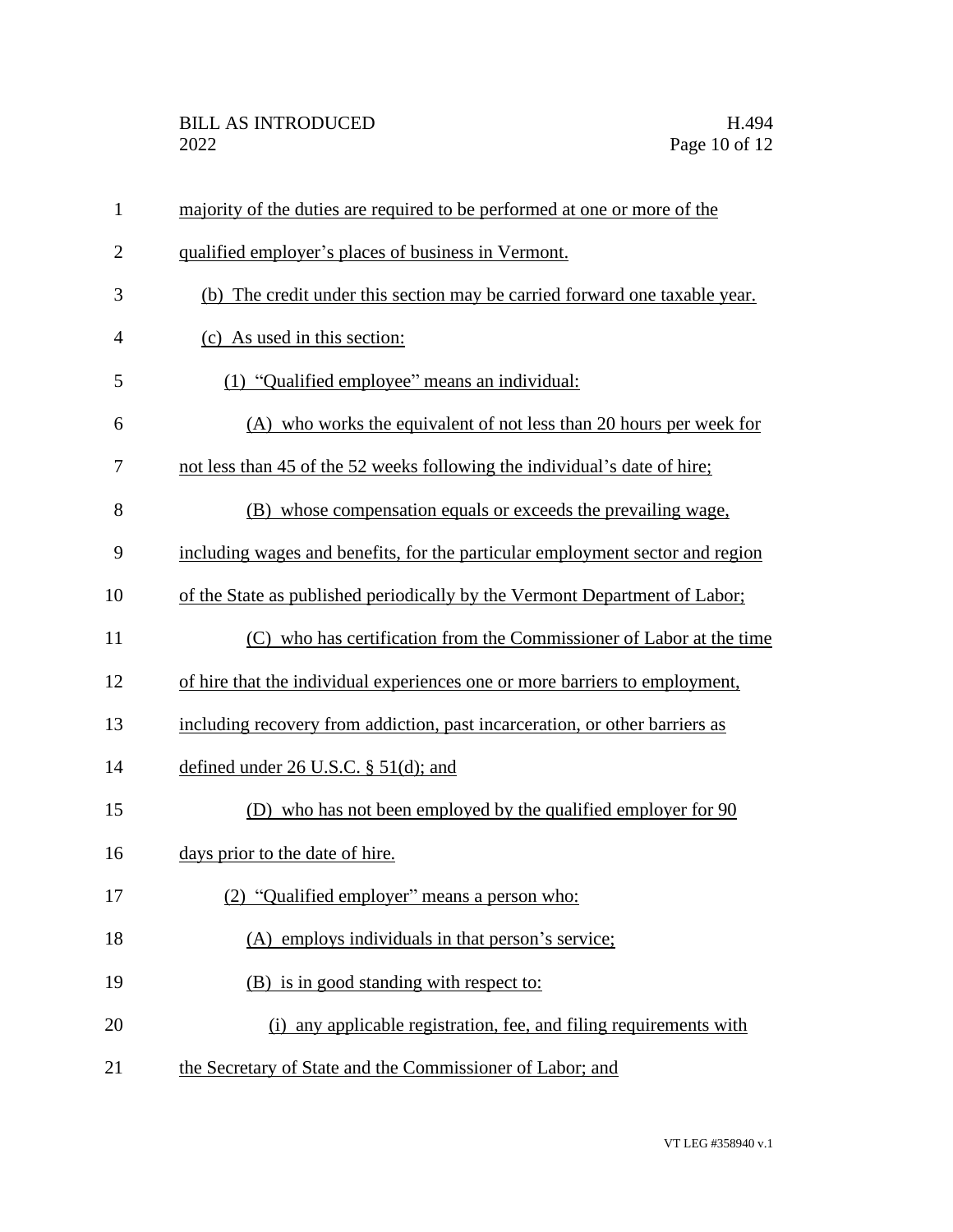## BILL AS INTRODUCED H.494<br>2022 Page 11 of 12

| $\mathbf{1}$   | (ii) any and all taxes payable to the Commissioner of Taxes                |
|----------------|----------------------------------------------------------------------------|
| $\overline{2}$ | pursuant to subsection $3113(g)$ of this title; and                        |
| 3              | (C) has a valid workers' compensation policy in effect.                    |
| 4              | (d) The Commissioner of Labor shall:                                       |
| 5              | (1) Promote awareness of the tax credit available under this section to    |
| 6              | employers and eligible employees.                                          |
| 7              | (2) Establish procedures for prequalifying an individual as a qualified    |
| 8              | employee and for providing notice to the Commissioner of Taxes when a      |
| 9              | qualified employee is hired.                                               |
| 10             | (3) Establish procedures for certifying a qualified employer's eligibility |
| 11             | for the credit under this section.                                         |
| 12             | (4) Adopt measurable goals, outcomes, and an audit strategy to assess      |
| 13             | the use and performance of the credit under this section.                  |
| 14             | (5) Engage in efforts to promote the hiring of employees with barriers to  |
| 15             | employment through the hiring practices of the State of Vermont.           |
| 16             | *** Effective Dates ***                                                    |
| 17             | Sec. 10. EFFECTIVE DATES                                                   |
| 18             | This act shall take effect on passage, except that:                        |
| 19             | (1) Secs. 6 (expedited licensing) and 7 (expanded apprenticeships) shall   |
| 20             | take effect on July 1, 2023; and                                           |